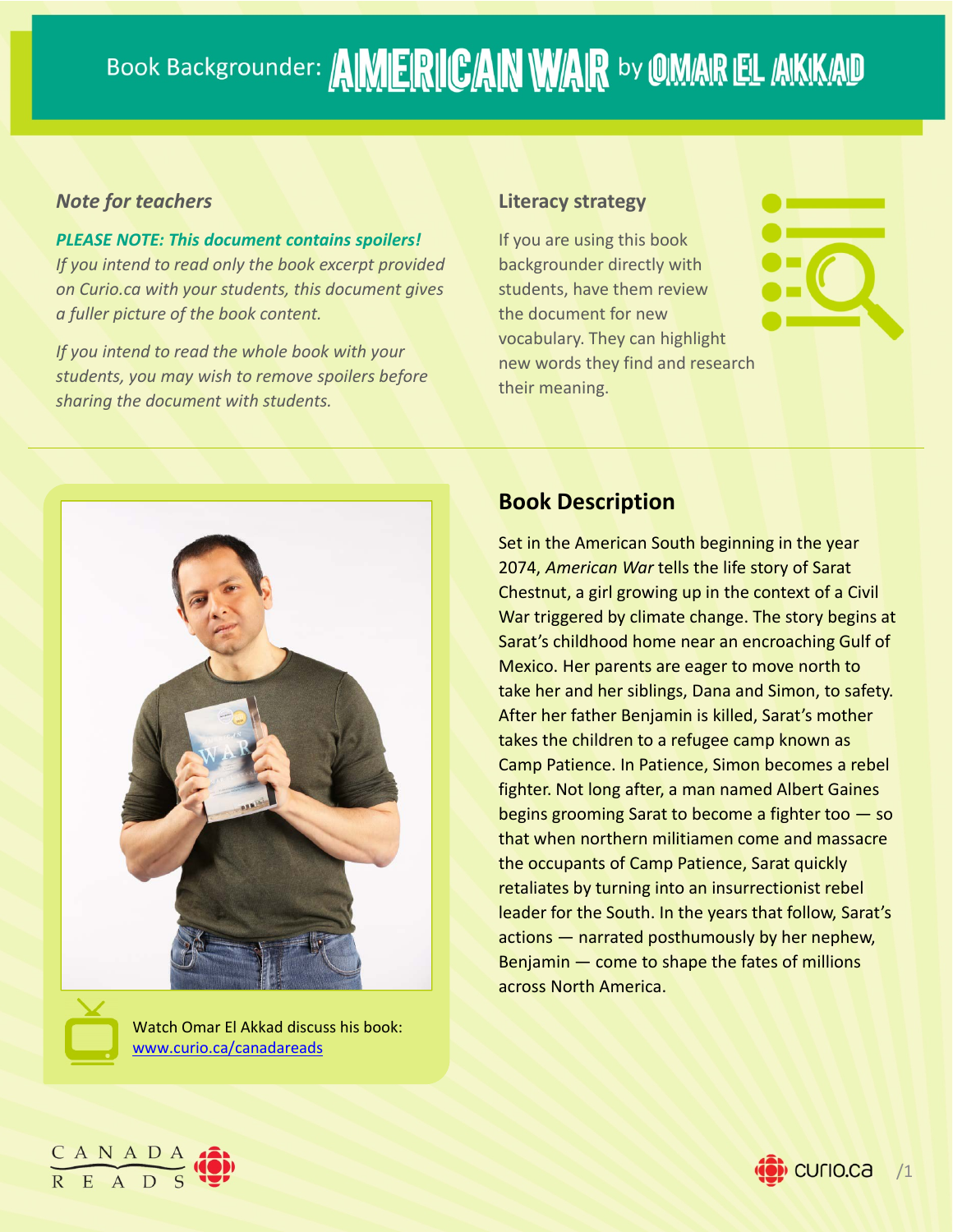

#### **Structure**

Divided into four parts, *American War* follows Sarat through four periods in her life:

- (1) Her childhood in St. James, Louisiana;
- (2) Her adolescence at Camp Patience in Iuka, Mississippi;
- (3) Her young adulthood as a rebel leader in Lincolnton, Georgia; and
- (4) Her final evolution into a mass murderer when she is freed from torture by Northern forces and given a biological weapon by an agent of the Bouazizi Empire.



### **Primary Characters**

**Sarat Chestnut.** When her kindergarten teacher accidentally

merges her first name Sara and middle initial T., Sarat allows the moniker to stick. A curious and tomboyish child, she matures into a tall,



uncommonly strong adult. At Camp Patience, she shaves her head and learns to fight. The attention of Albert Gaines emboldens her, and ultimately makes her embrace the South's cause following the massacre of the camp's residents by northern militiamen. Sarat becomes a fearsome rebel militant, until her sister's death in an accident involving one of the rogue drones that stalk the southern skies. In her grief, Sarat allows herself to be captured by northern forces, who torture her brutally. After her release, she exacts her final revenge: the release of a plague that kills millions—Northerners and Southerners alike.

**Dana Chestnut.** Sarat's twin sister, who refers to Sarat as "beautiful girl." Comparatively girlish and carefree, Dana's death signifies a turning point in Sarat's life. After enduring so much loss, Sarat is finally undone.

**Albert Gaines.** A Northerner who fought for the South and radicalizes Sarat by bringing her books, giving her a knife, and eventually the gun ("Templestowe") that she uses to kill a prominent Northern general. In the end, Gaines betrays Sarat to Northern forces, revealing her location to them after his own family's safety is threatened.

**Benjamin (Jr.) Chestnut**. Sarat's nephew (the son of her brother Simon and his wife Karina) and, we eventually learn, our book's narrator. Part of him despises his aunt for the evils he knows her to have committed, but part of him loves her too.

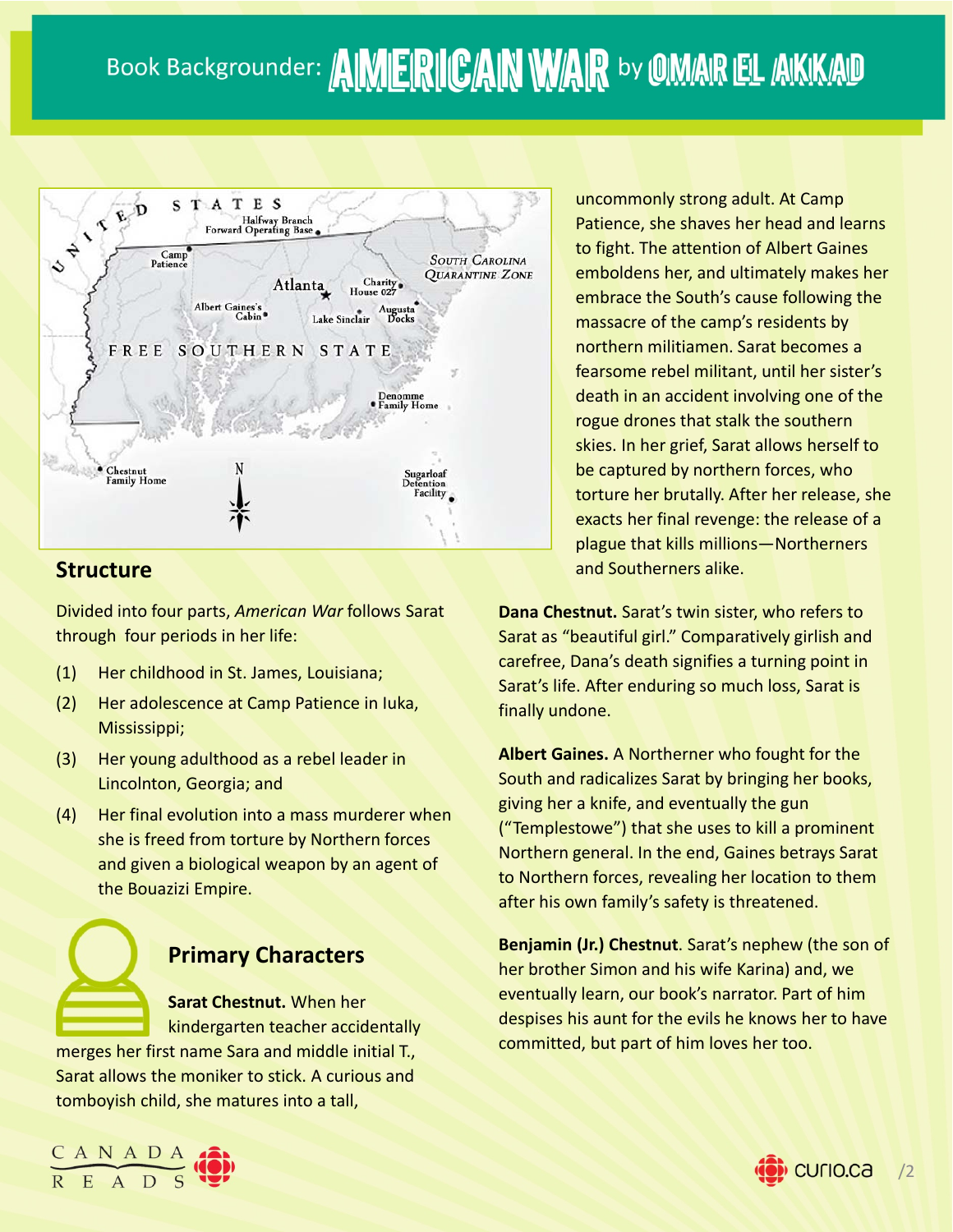#### **Secondary Characters**

**Simon Chestnut.** Sarat's brother, Simon becomes a rebel fighter when their family is living in Camp Patience, before the massacre. During the attack on the Camp, Simon suffers a head wound that affects his cognitive abilities, but he survives.

**Benjamin (Sr.) Chestnut**. Sarat's father. Benjamin Sr. is killed early in the book, while trying to secure his family's passage north.

**Martina Chestnut.** Sarat's mother, Martina is killed during the northern attack on Camp Patience.

**Layla Denomme Jr.** Sarat's lover, Layla manages to survive the biological scourge Sarat unleashes on North America, thanks to a warning from Sarat that allows her to stock up on provisions, and remain sequestered until the worst is over.

**Joe (aka Yousef Bin Rashid).** A friend of Albert Gaines, Joe gives Sarat the biological weapon she uses to unleash death upon millions. He seeks to secure the primary of his Bouazizi Empire, by ensuring America destroys itself utterly.

**Marcus.** Sarat's childhood friend, who defects to safety in the North, and remains a testament to Sarat's ability to care for people, across ideological divides.

**Karina**. Simon's caretaker after his injury, and eventually his wife and Benjamin Jr.'s mother. She and Simon are killed by the plague Sarat unleashes on the continent.

### **The Ending**

After Dana is killed and Sarat is captured, Sarat returns home to her brother Simon — who is now married to his one-time caregiver Karina, with whom he has a son, Benjamin Jr. Sarat grows to love Benjamin Jr. deeply and shares some of her last tender moments with him. Upon deciding to unleash a terrible virus upon North America as a final act of destruction and vengeance, Sarat's last mercy is to secure Benjamin Jr.'s safe passage to Alaska, where he is spared the death that awaits millions to the south (Sarat included).

#### **Key Themes**



*American War* is first and foremost about just that: war. This is a book where conflict and violence are the foundation of everything. Sarat comes of age in a displaced persons camp — like the hundreds of camps in the real-life war zones Omar El Akkad covered in his work as a journalist. The book is a testament to the universalizing ways in which war affects everyone living under it. In what seems to be a central message of the book, Akkad at one point writes: "The universal slogan of war [Sarat] had learned, was simple: if it had been you, you'd have done no different."

## **IDEOLOGY**

Sarat grows up in a world where North and South stand on opposite sides of a stark ideological divide that begins when southerners' reject northern efforts to curb fossil fuel consumption, but evolves into something much more all-encompassing. The book is, among other things, a look at how a difference of opinion can evolve into the kind of ideological chasm that defines a generation.



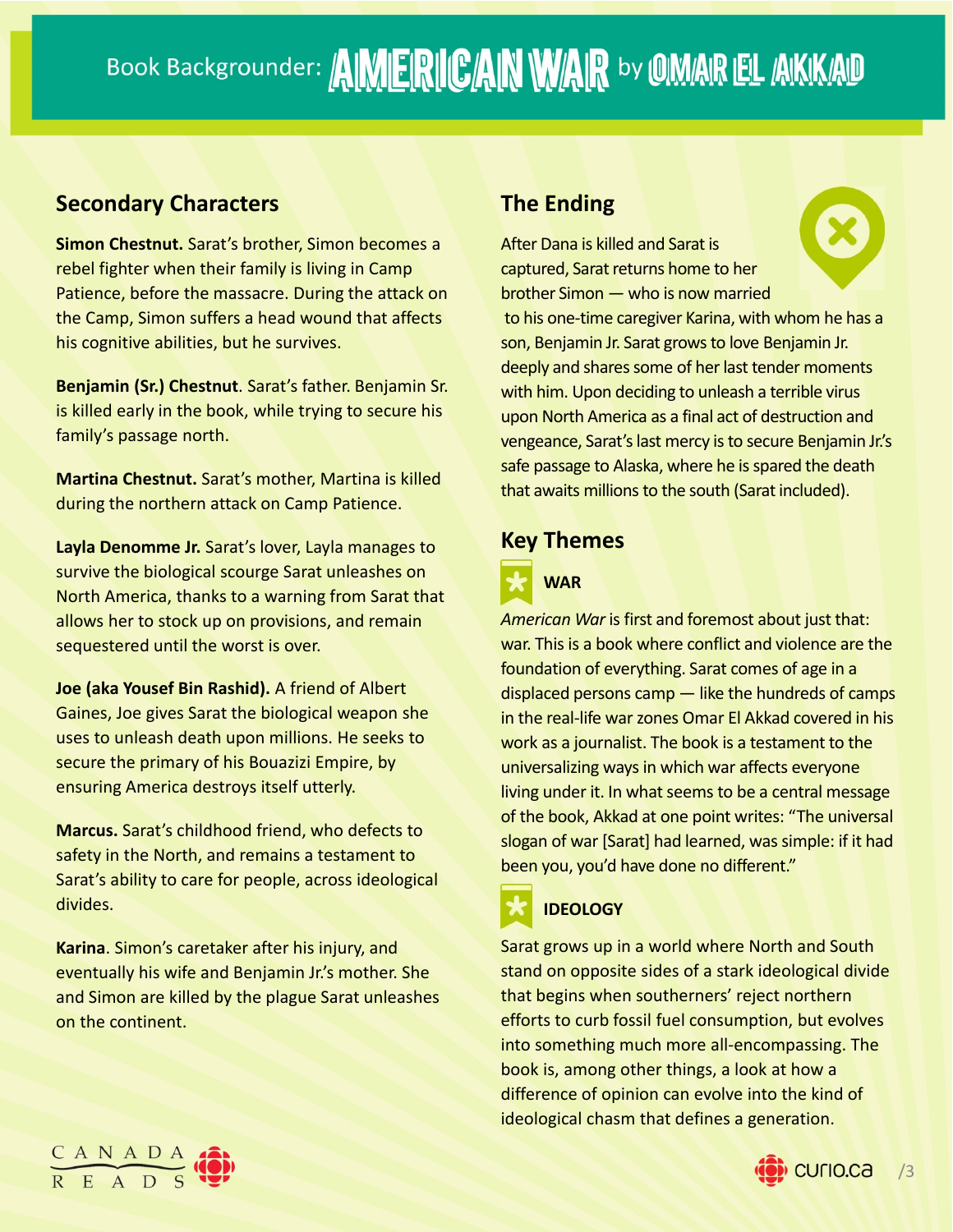

#### **CLIMATE CHANGE**

Omar El Akkad has spoken about the fact that he chose climate change as an analogy that would mirror the causes of the first Civil War to some extent. Fossil fuel extraction serves as a partial metaphor for slavery, he claims, because it will ultimately be perceived as existing on the "wrong side of history," but it currently fuels a massive commercial empire.

#### **Contextual Information**

- Published in 2017, *American War* is the first novel Omar El Akkad has published.
- It isimportant to note that Omar El Akkad has written three previous books, but was never motivated to publish any before this recent effort.
- In his words, this is "the first one [he's] ever shown to anybody outside my best friend."
- Omar previously worked as a journalist.
- He spent years reporting in Afghanistan, Guantanamo Bay and other conflict situations that significantly influenced the setting of *American War.*

## **Notable Quotes from Reviews**

"In recounting Sarat's emotional evolution — and the dreadful choices she will be asked to make — El Akkad has written a novel that not only maps the harrowing effects of violence on one woman and her family, but also becomes a disturbing parable about the ruinous consequences of war on ordinary civilians." – Michiko Kakutani, The New York Times

"*American War* is Omar El Akkad's first novel and it is masterful. Both the story and the writing are lucid, succinct, powerful and persuasive. Most of the novel focuses on Sarat and her family, but occasionally El Akkad offers fascinating tidbits media stories, academic studies, government reports and the like  $-$  about the war, the plague and the refugees. Over the course of the novel, we will discover how the narrator came to know and love Sarat, how he suffered to see her suffer and how he witnessed good and evil do battle for her soul. But, more importantly, we come to reflect once more on the egotism and idiocy of war, and on the millions of people it makes homeless, and on the unfortunate way that those who still have the means to live inside locked homes tend to hate others who show up en masse at their doorstep, shoeless and hungry and desperate."

– Lawrence Hill, The Globe and Mail

"El Akkad's formidable talent is to offer up a stinging rebuke of the distance with which the United States sometimes views current disasters, which are always happening somewhere else. Not this time." – Jeff VanderMeer, LA Times



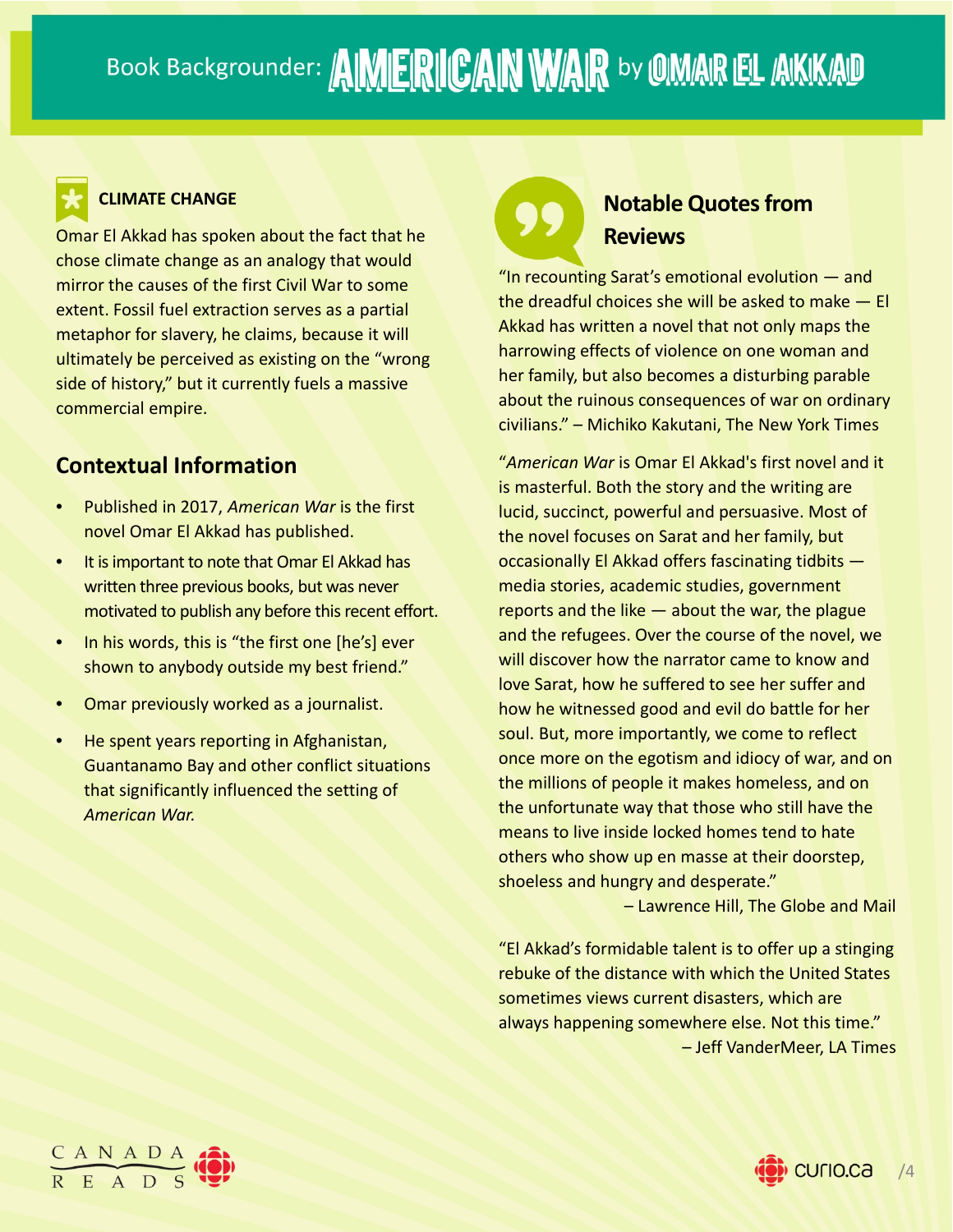## **CBC / Other Links**

Why Omar El Akkad deleted his entire novel once — then scrambled to save it (CBC Books: Magic 8 questionnaire):

www.cbc.ca/books/why‐omar‐el‐akkad‐deleted‐his‐ entire‐novel‐once‐then‐scrambled‐to‐save‐it‐ 1.4349378

How a bad day at work was the push journalist Omar El Akkad needed to turn to fiction (CBC Books: How I Wrote It blog post):

www.cbc.ca/books/how‐a‐bad‐day‐at‐work‐was‐ the‐push‐journalist‐omar‐el‐akkad‐needed‐to‐turn‐ to‐fiction‐1.4079627

How war reporting inspired Omar El Akkad to write his debut novel (The Next Chapter interview): www.cbc.ca/radio/thenextchapter/antanas‐sileika‐ leanne‐betasamosake‐simpson‐jen‐agg‐ 1.4141079/how‐war‐reporting‐inspired‐omar‐el‐ akkad‐to‐write‐his‐debut‐novel‐1.4141166

How Omar El Akkad unintentionally mirrors the U.S. political climate in his new book (The Next Chapter interview):

www.cbc.ca/1.4556275

 $\frac{C A N A D A}{R F A D S}$ 

## **Critical Thinking Questions**

Students may need to do some research to help them create and organize an answer.

- 1. Look at the title of the novel. What could the story be about?
- 2. Do you believe in climate change? Are you a climate change skeptic? What role do individuals

play in the prosperity or the decline of the environment? What role do you play? Are your actions environmentally friendly or not? What is your relationship to the environment?

- 3. One quality that is reflected by the protagonist in the novel, Sarat Chestnut, is power and strength. Sarat's power and strength evolves through numerous obstacles and tragedies that she faces. How do you define power and strength? What are examples of power and strength that you've seen in the world we live in today, and in yourself?
- 4. What are the connections between wars fought in the past and wars being fought currently? What can this kind of conflict tell us about wars and other similar tragedies that we may experience in the future?
- 5. Describe examples of ideologies. Political ideologies? Religious ideologies? How can a large group of people impact the world just by the way they think?
- 6. One idea that permeates the novel is reflected in the following quote: *"The misery of war represents the world's only truly universal language."* What do you think about this statement? Why would someone make this statement?